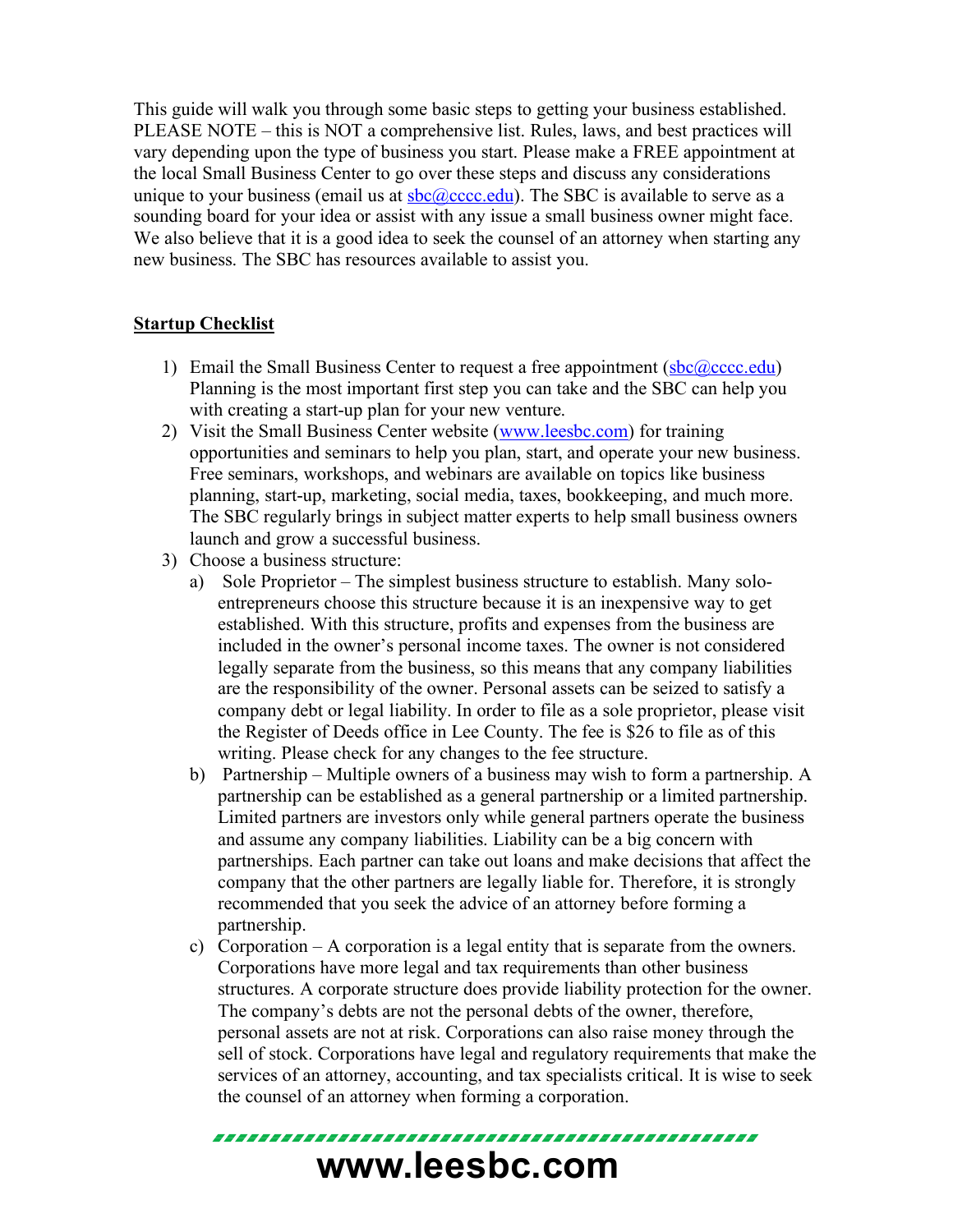- d) Sub Chapter S Sub-Chapter S is generally a good option for small business owners because it provides owners with the liability protection of a corporation but avoids the double taxation of a corporation. S Corporations can have up to 100 shareholders making it easier to raise capital and bring on more investors. S Corporations must file articles of incorporation, hold shareholder meetings, and allow shareholders to vote on company decisions. Please seek the advice of an attorney and CPA before forming an S Corporation.
- e) Limited Liability Company A very popular option for small business owners is the limited liability company or LLC. LLC's give business owners some of the legal protections of a corporation without the issue of double taxation and with less accounting and legal obligations. To form an LLC, file form L-01 (Articles of Organization) with the NC Secretary of State. The fee to file is \$125 as of this writing. You'll also have to file an annual report and pay the annual fee of \$200. You can seek the services of an attorney to form an LLC, but you may find that you can do this on your own. If you choose to form an LLC on your own, please make an appointment with the Small Business Center to discuss the requirements for maintaining the protections of an LLC. *Please contact a business attorney with any questions you might have about choosing a business structure.*
- 4) Decide on a business name and check that it is available for use. Visit the NC Secretary of State website and do a name search to make sure the name isn't already in use. You should also check with the Register of Deeds in Lee County (and any other counties that you will be doing business in) to make sure the name is not in use at the local level. You can also check for name availability at the federal level at the US Patent and Trademark Office website.
- 5) Apply for an Employer Identification Number (EIN) online at the IRS.gov website. The number is free and is recommended for all business owners, even though it is only required for businesses that have employees. An EIN number can be used in instead of your social security number to set up business accounts which will help you safeguard your personal information.
- 6) Open a business checking account in your business name with your EIN number. Business and personal accounts should NEVER be mingled. Keep business income and expenses separate from your personal income and expenses.
- 7) Visit the Tax Assessors' office in Lee County and give them a list of your business assets. You will be taxed by Lee County on your business assets and you can be penalized for failing to file.
- 8) Seek the advice of a local insurance agent regarding business insurance. Get an insurance policy to cover liability and personal injury. Even if you form an LLC or corporation, you will still need to be insured. Professional businesses may need an Errors and Omissions policy which is separate from general business insurance. E&O insurance covers companies and its workers from claims made by clients or customers for professional mistakes or omissions that lead to a loss by the client.
- 9) Get a sales tax number from the NC Department of Revenue if you plan to sell any products and certain services. (Form NC-BR) Visit the NC Department of Revenue website to register at http://www.dor.state.nc.us. You can also call them between the hours of  $8 \text{ am} - 5:30 \text{ pm}$  at 1-877-308-9103 with any specific questions that you have about collecting and filing sales tax.
- 10) Visit the EDPNC website for resources on starting a North Carolina based business and for information on whether a state privilege license is required for your business. https://edpnc.com/ You can also call them at (919) 447-7777

**www.leesbc.com**